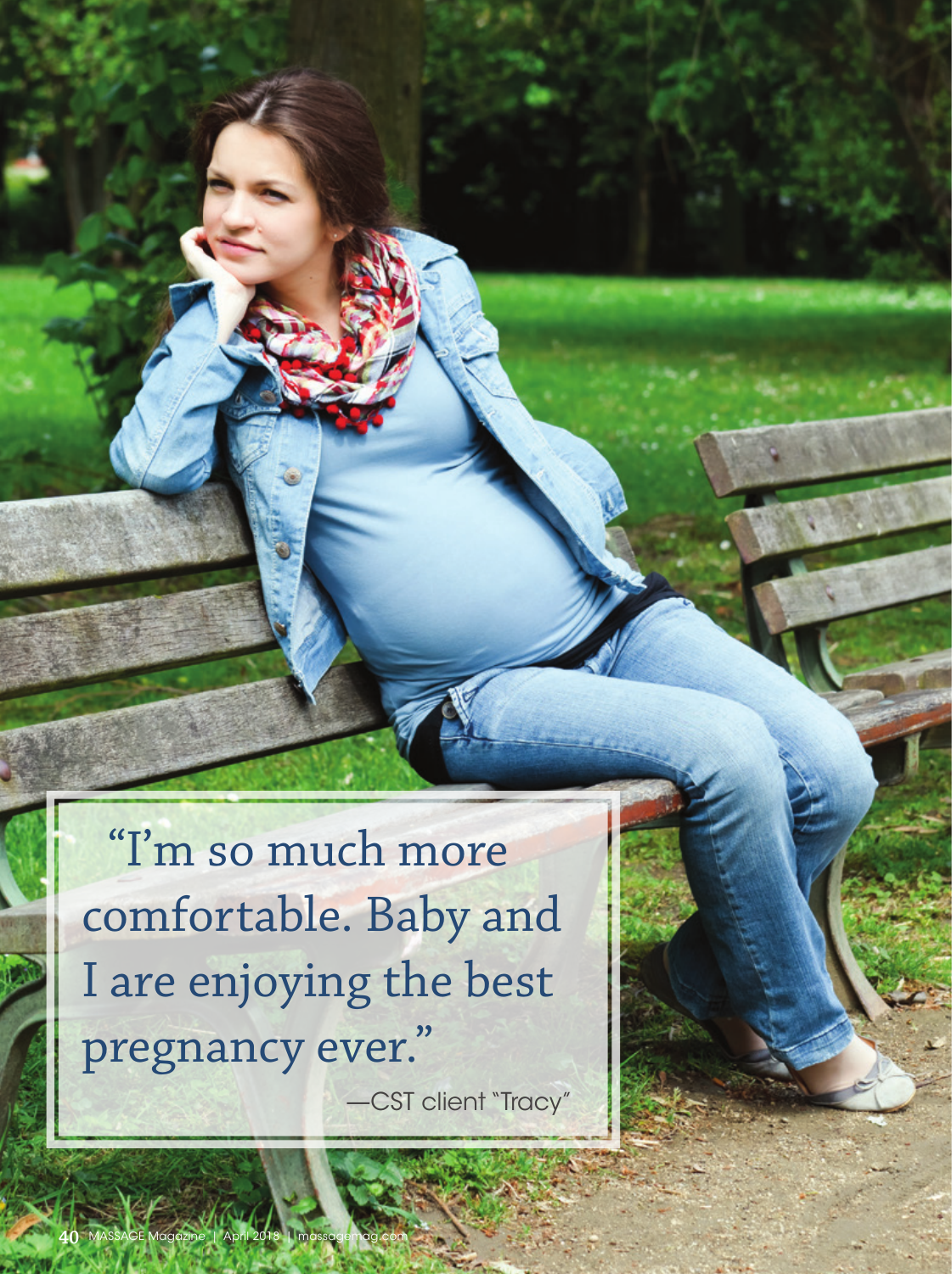# This is How CranioSacral Therapy Contributes to a Conscious Pregnancy

By Carol McLellan, CMT, CST-D, CD

Mom-to-be "Tracy" was experiencing<br>anxiety attacks during her pregnancy<br>of medication while carrying her baby. She said sh anxiety attacks during her pregnancy and did not want to be on high doses of medication while carrying her baby. She said she felt that the baby's energy was "too strong" and that made her anxious.

After receiving CranioSacral Therapy (CST), Tracey said, "CST as part of my prenatal care has immediately resolved a variety of discomforts. While this is my first pregnancy, my relief has been sustained with no recurrence of symptoms. I'm so much more comfortable. Baby and I are enjoying the best pregnancy ever."

The application of CST throughout

the miraculous journey and blossoming of pregnancy and childbirth can facilitate a positive birth experience, empowering the mother to feel more confident and less fearful, while facilitating communication between mother and baby. CST can help create, as Tracy noted, the best pregnancy ever.

To be conscious is to be more aware and sensitive to one's surroundings,

empowering the mom-to-be to be more aware and in touch with her body throughout her pregnancy.

All of the amazing changes that take place in an expectant mother's anatomy show the beautiful design of her body and how prepared her body is to conceive and nurture a baby through the gestation period. Her body knows how to create life. This change is a wonderful example of the body's intelligence and why we should follow its lead.

Because of the noninvasive, clientdirected nature of CST, its principles can be used to empower the mom-to-be to go deeper, getting more in touch with her body's changing needs on physical and emotional levels throughout gestation in order to trust and prepare her in the most optimum way for labor and birth.

 Having had the privilege of treating many pregnant mothers-to-be with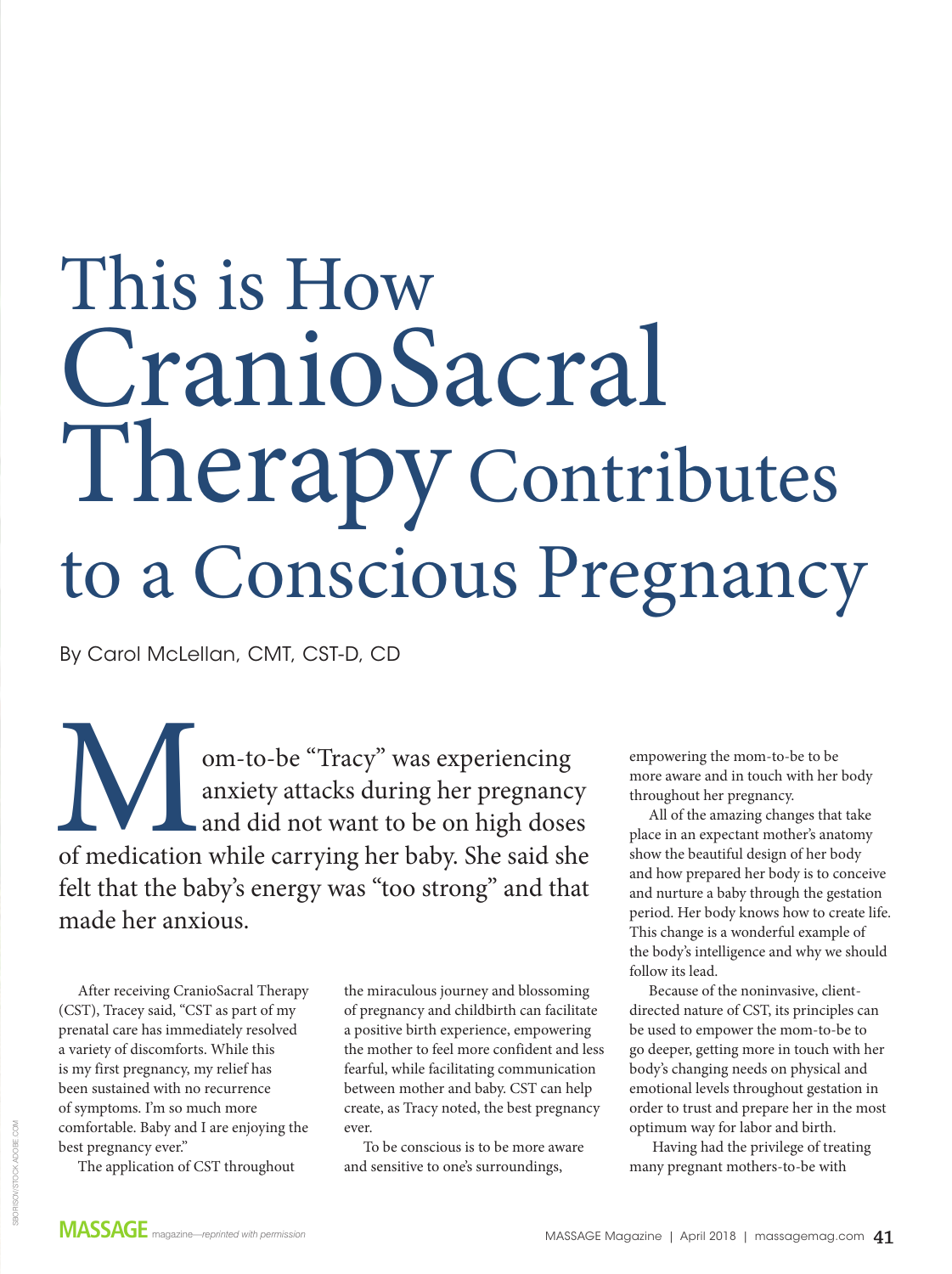CST in hospital settings, I can say it is a wonderful compliment to pre-natal care. When a woman feels more aware with her pregnancy, it helps her feel more confident and better able to make choices toward her optimal pregnancy and birth.

## **Physical Benefits**

During pregnancy, there are tremendous changes that occur in the maternal biology. If the expecting mother has not been treated before pregnancy to eliminate previous injuries or strain patterns, these strains can be amplified during pregnancy. CST works with the inner wisdom to help the body realign and alleviate challenges and discomfort from previous injuries and strain patterns as well as help the motherto-be better accommodate the changes of pregnancy.

The uterus changes drastically in size during pregnancy to accommodate the growing baby. At full term, the uterus will be bigger than five times its original size and it will be 15 times heavier than normal (not counting the weight of the baby and the placenta).

As the uterus grows, it pushes the intestines and stomach up and to the side, which can change the angle that the esophagus enters the stomach and can lead to heartburn, indigestion and constipation. The diaphragm is pushed up, which can cause minor alterations in the position of the heart and lungs. This change is compensated by the expansion of the ribcage to allow the lungs to become more efficient to bring in extra air to oxygenate the additional blood volume.

The client will have about one-anda-half to two times more blood volume, take in 39 percent more air, and store up to 7 quarts of water through her body and the fetus. She will store fat for the baby's development as well as for future milk production.

The uterus grows above the bony pelvis and is no longer supported by the strong pelvic ligaments. To counterbalance, she leans back, which exaggerates the curve in her lower back.

This along with the natural softening of the joints and ligaments from hormone changes can add increased strain and potential discomfort and aches in the lower back. If the uterus is incorrectly aligned, the normal flow of blood and lymph are constricted and can disrupt nerve conduction.

There is also the added pressure the growing uterus puts on the surrounding organs and ligaments. CST can help the uterus be in the proper, centered position and help the body balance the many changes necessary for the optimum health and development of the baby.

CST alleviates physical discomfort, low backache, ligament pain and headache; increases circulation to the mother and baby; diminishes morning sickness; lessens heartburn, constipation and fatigue; supports breathing; and facilitates hormone movement.

### **CST for Emotional Stress**

Along with the physical tension from old injuries or the added physical stress during pregnancy, it is not uncommon for the mother-to-be to have emotional stress.

Hormonal changes during pregnancy can create emotional mood swings. If there is imbalance in the physical body or emotional issues stored in the body, they can be stirred up during pregnancy.

Because the craniosacral system surrounds the autonomic nervous system, it works well to help create more balance in the hormones as well as better communication throughout the body.

"Mindy" was the picture of the ideal pregnant mom. She taught prenatal yoga and was in good shape. Yet as her uterus grew, there was a tightness and restriction across her abdomen that was visible as if she had an invisible belt on. It became more restricted and noticeable as her belly grew.

When we treated her, we discovered that the tension was from an old injury. She also held a lot of fear from that injury and the pain she had been through. When she was treated with CST, she was able to release the physical tension. Within a week her abdomen had completely changed shape.

The restriction was gone and her fundus had the room to expand upward, giving the baby more room. She also released the fear associated with the injury, thus helping alleviate her fear of birth.

"The gentle work of CST during pregnancy relieved my physical complaints, helped me prepare mentally and emotionally for childbirth, and allowed me to connect more deeply with my baby," she said. "I am so thankful to have discovered this treatment during my pregnancy, as it helped me tremendously."

SomatoEmotional Release is a wonderful aspect of CST that can help the client get in touch with their inner wisdom to resolve the issues surrounding the emotion and to release it or transform it, even down to the cellular level. This can also bring up beliefs or family patterns that have been passed down through generations. Those ancestral beliefs can cause symptoms in the client that are not from their own issues, physically and emotionally. This information is according to John E. Upledger, DO, OMM, the developer of CST. (For more information, read *Cell Talk: Transmitting Mind into DNA,* North Atlantic Books, 2010.)

Research has indicated that when a woman has a baby, some of her stem cells stay in the baby and some of the baby's stem cells stay in her. (One such study is "Male microchimerism in the human female brain" on journals.plos.org.) This reality might be one of the reasons for the similar issues passed down through generations, and it might be the cause of idiopathic fear or anxiety in the client.

It is very beneficial for the pregnant mom to be able to release any of these cellular memories that are impeding her health in any way. CST does this in a positive way. Mom is baby's role model or blueprint from the beginning. What happens to Mom during pregnancy impacts the baby.

#### **Mother-Child Communication**

CST is ideal for holding the therapeutic presence that supports the inner wisdom of the emerging baby, as well as the mother. The CST can sense the physical,